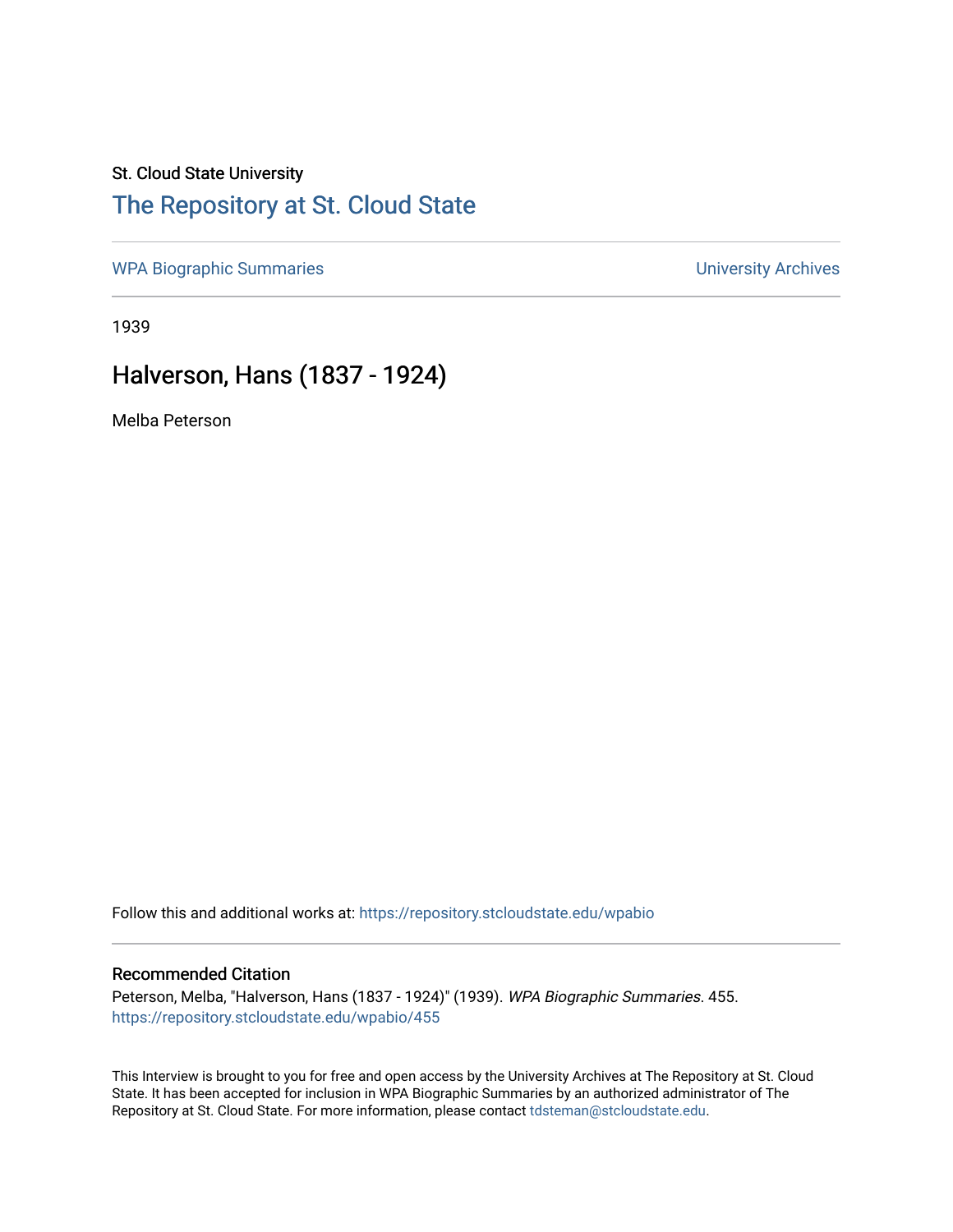#### HALVORSON, HANS File No. B-477

As Go

Hans Halvorson was born in Telemarken, Norway on July 18. 1837. He was the son of Halvor and Anne (Olson) Kjeldahl.

In 1848. Hans immigrated with his parents to America, and settled first at Wolworth county, Wisconsin. Later they moved to Winnebago Co., where his parents lived until their death.

In 1861, Hans enlisted in Co. D. of 15th Volunteer Infantry of Wisconsin. Early in 1864, he was taken prisoner near Atlanta, Georgia, for nine months. Then he was released and discharged.

In 1865, he took a homestead in Stearns County.

In 1870, Hans Halvorson married Roenaug Larson in the Big Grove church .

Nine children were born, three died in infancy. The others are Mrs. N. H. Dunham; Mrs. T. O. Ellefson; Mrs. Jens Seim, Mrs. Alfred Rusten of Anita. North Dakota; Mrs. Martin O. Schenstead of Iowa; and Henry Halvorson of Brooten.

Roenaug (Larson) Halvorson died in 1908.

Hans Halvorson died on January 7, 1924. He is buried in Big Grove Cemetery.

> Taken from: Brooten Review of January 10, 1924 Copied by: Melba Peterson